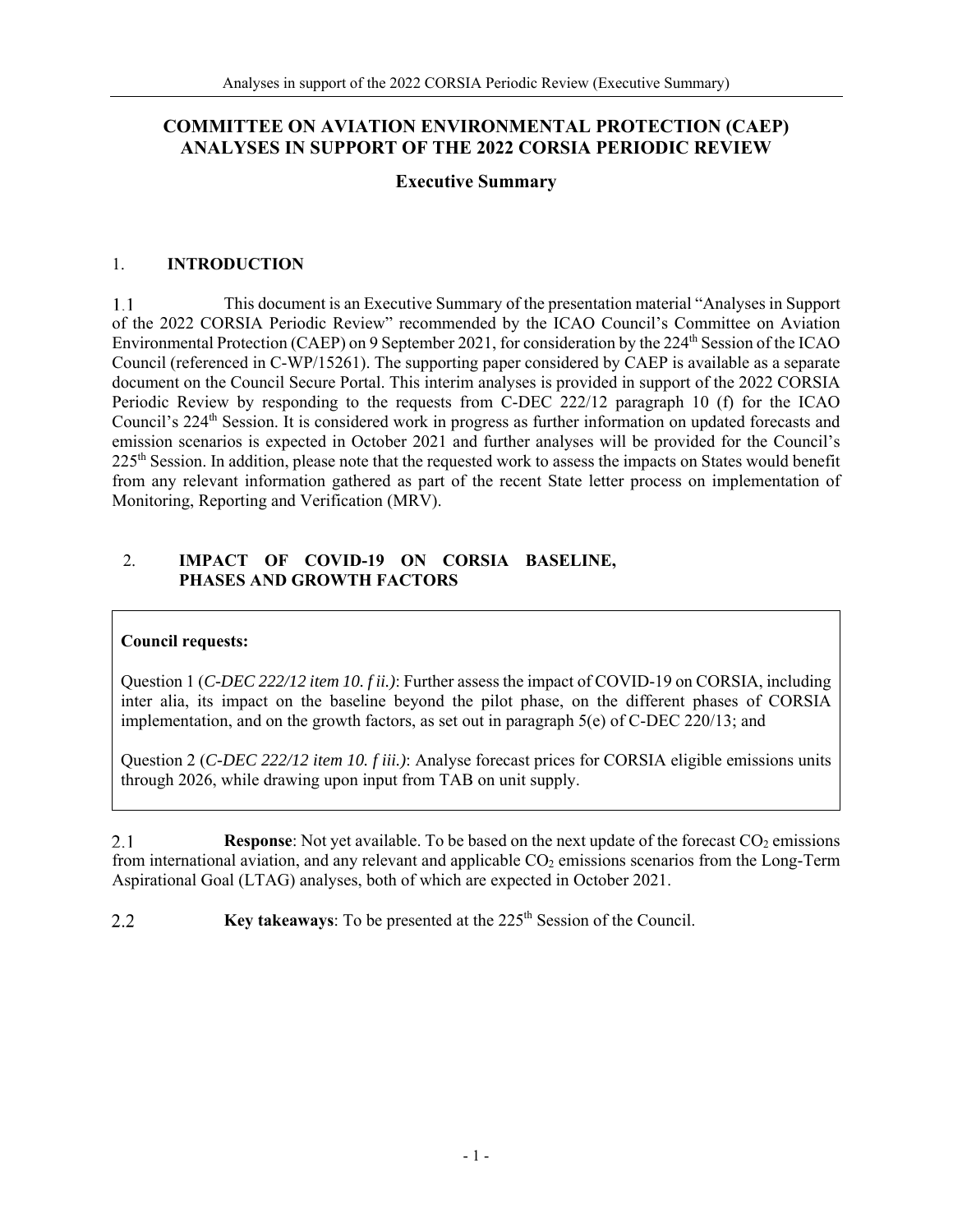## 3. **IMPACT OF CORSIA ON STATES, AEROPLANE OPERATORS AND INTERNATIONAL AVIATION**

**Council request:** Question 3 (*C-DEC 222/12 item 10. f i.)*: Assess CORSIA's market and cost impact on States and aeroplane operators and on international aviation, including analysis of possible market distortions.

 $3.1$ CAEP built on the work provided in C-WP/15209, Appendix B, slides 17-20. In the absence of information on the costs of implementing MRV, which will be available from the State letter process, the current analysis is focused on the cost of offsetting requirements from 2021 to 2026, which will be extended from 2027 to 2035 as part of the next analysis update, for consideration by the 225th Session of the Council. Market distortion has been evaluated by analysing differences in these offsetting requirements across aeroplane operators.

## *Impact on International Aviation*

 $3.2$ **Key takeaways**: Potential incremental costs from CORSIA during the period from 2021 to 2026 may represent 0% to 0.1% of potential future revenue from international aviation.

#### *Impact on Aeroplane Operators*

 $3.3$ **Response:** A scenario based analysis was undertaken on different types of operators including (1) those that are in scope during the reference year(s) 2019-2020; (2) new entrants and (3) new operators (subsidiaries) who were operators not in scope during the reference years and do not meet the definition of new entrants. Operators that are in scope during the reference years and subsequently remained in scope throughout the 2021 to 2035 period contribute to 89% of total emissions, while operators that dropped out of scope contributed to 2.5% of total emissions. Likewise, new entrants and new operators (subsidiaries) contributed 5.2% and 1.3% respectively, while those that dropped out of scope represented 1.4% and 0.4% respectively. Note that work on potential new entrant baselines is work in progress by CAEP. In this analysis, the baseline for new entrants defined as per one of six options currently considered by CAEP (average of emissions in years 1 and 2) and is not intended to prejudge that work.

 $3.4$ The offsetting requirements of aeroplane operators' with various characteristics were modelled in the context of their individual total  $CO<sub>2</sub>$  emissions, their individual growth rate and the %  $CO<sub>2</sub>$ emissions to offset as a proportion of their total  $CO<sub>2</sub>$  emissions from international aviation (aka Chapter 2) during 2021 to 2035.

 $3.5$ The variability in percent of  $CO<sub>2</sub>$  emissions to offset (i.e., proxy for market distortion) is driven by (1) the phased implementation of CORSIA (i.e., State participation), (2) the Sector Growth Factor (e.g., CORSIA baseline) and (3) the transition to individual approach from 2030.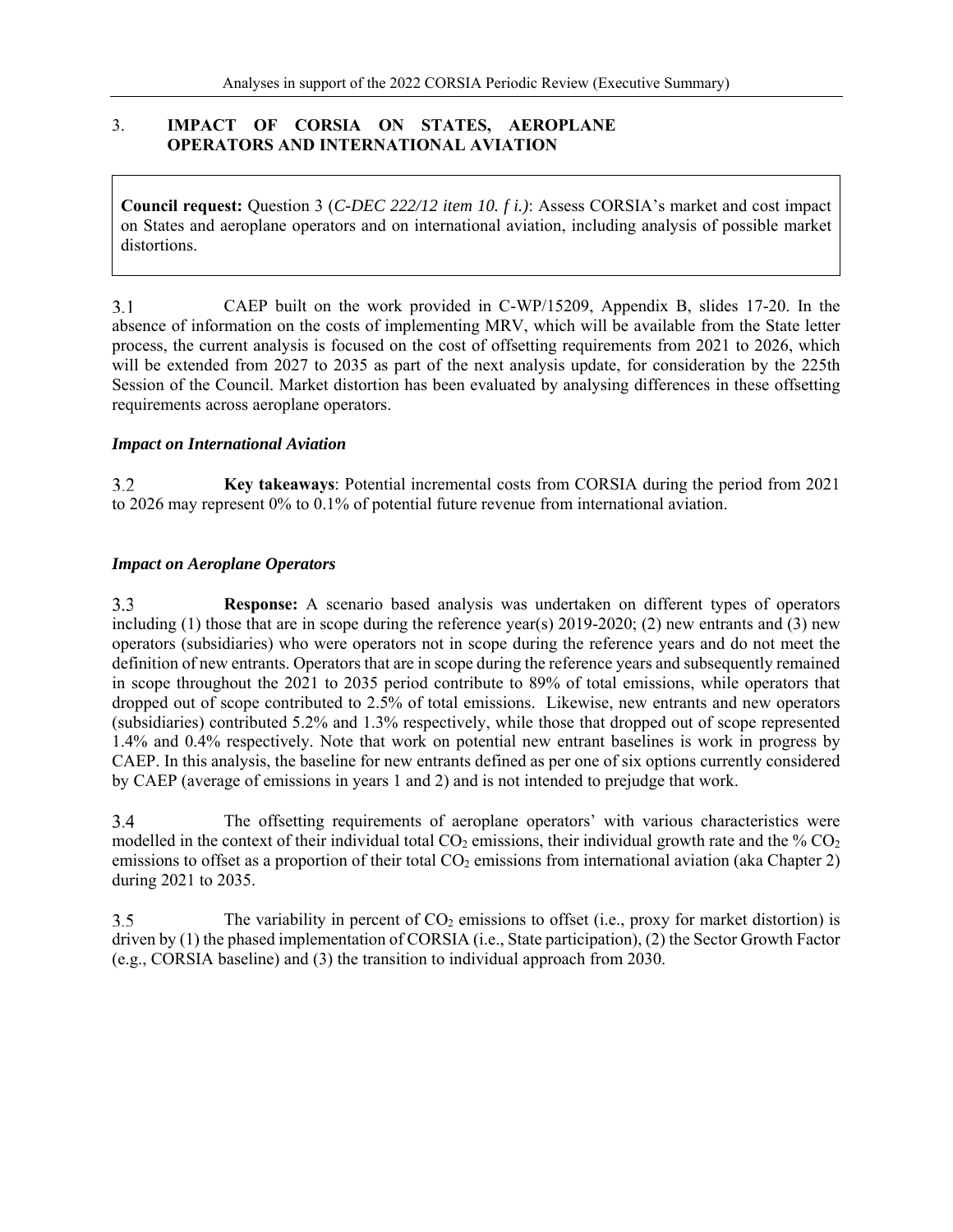# *Overview of variation in offsetting by phase of CORSIA*

| Pilot Phase (2021-2023) | All operators offset 0% as the Sector Growth Factor is expected to be 0.<br>This phase could represent 15% of $CO2$ emissions and 0% of offsetting<br>requirements from 2021-2035.                                                                                                                                                                                                                                                              |
|-------------------------|-------------------------------------------------------------------------------------------------------------------------------------------------------------------------------------------------------------------------------------------------------------------------------------------------------------------------------------------------------------------------------------------------------------------------------------------------|
| $1st$ Phase (2024-2026) | Where the Sector Growth Factor is positive, operators offset $0$ to 30% of<br>their $CO2$ emissions. The range reflects the 100% sectoral approach and<br>state participation, with higher percentage offset by operators with more<br>flights on participating routes. New entrants benefit from three year grace<br>period. This phase could represent 19% of CO <sub>2</sub> emissions and 12% of<br>offsetting requirements from 2021-2035. |
| $2nd Phase (2027-2029)$ | Overall offsetting increases due to higher Sector Growth Factor and more<br>participating states. Operators with no flights between participating states<br>still offset zero. This compliance cycle could represent $20\%$ of $CO2$<br>emissions and 23% of offsetting requirements from 2021-2035.                                                                                                                                            |
| $2nd$ Phase (2030-2032) | Influence of individual approach on operators starts to be seen with a pivot<br>point at an individual growth rate of 2%. Operators with high growth rates<br>start to have a higher relative increase in offsetting requirements. This<br>compliance cycle could represent $22\%$ of $CO2$ emissions and $29\%$ of<br>offsetting requirements from 2021-2035.                                                                                  |
| $2nd$ Phase (2033-2035) | Influence of individual approach is more pronounced, due to the higher<br>weight on the use of an individual growth rate. This compliance cycle could<br>represent $24\%$ of $CO2$ emissions and $36\%$ of offsetting requirements from<br>2021-2035.                                                                                                                                                                                           |

3.6 **Key takeaways**: Total offsetting requirements and differences across aeroplane operators evolve over time and are driven by (1) the phased implementation of CORSIA (i.e., changes in States participation throughout), (2) the Sector Growth Factor (e.g., emissions forecasts, CORSIA baseline from 2024,) and (3) the transition to the individual approach from 2030. All else being equal, the aeroplane operator size (in terms of  $CO<sub>2</sub>$  emissions) does not influence their offsetting emissions.

# 4. **INITIAL ASSESSMENT ON THE IMPLEMENTATION OF CORSIA BY STATES**

# **Council request:**

Question 4 (*C-DEC 222/12 item 10. f iv.)*: CAEP's initial assessment on the implementation of CORSIA by States, particularly the functioning of MRV provisions and the effectiveness of monitoring methods, based on lessons learned from implementation since 1 January 2019, and CAEP's initial suggestions for improvements to the scheme